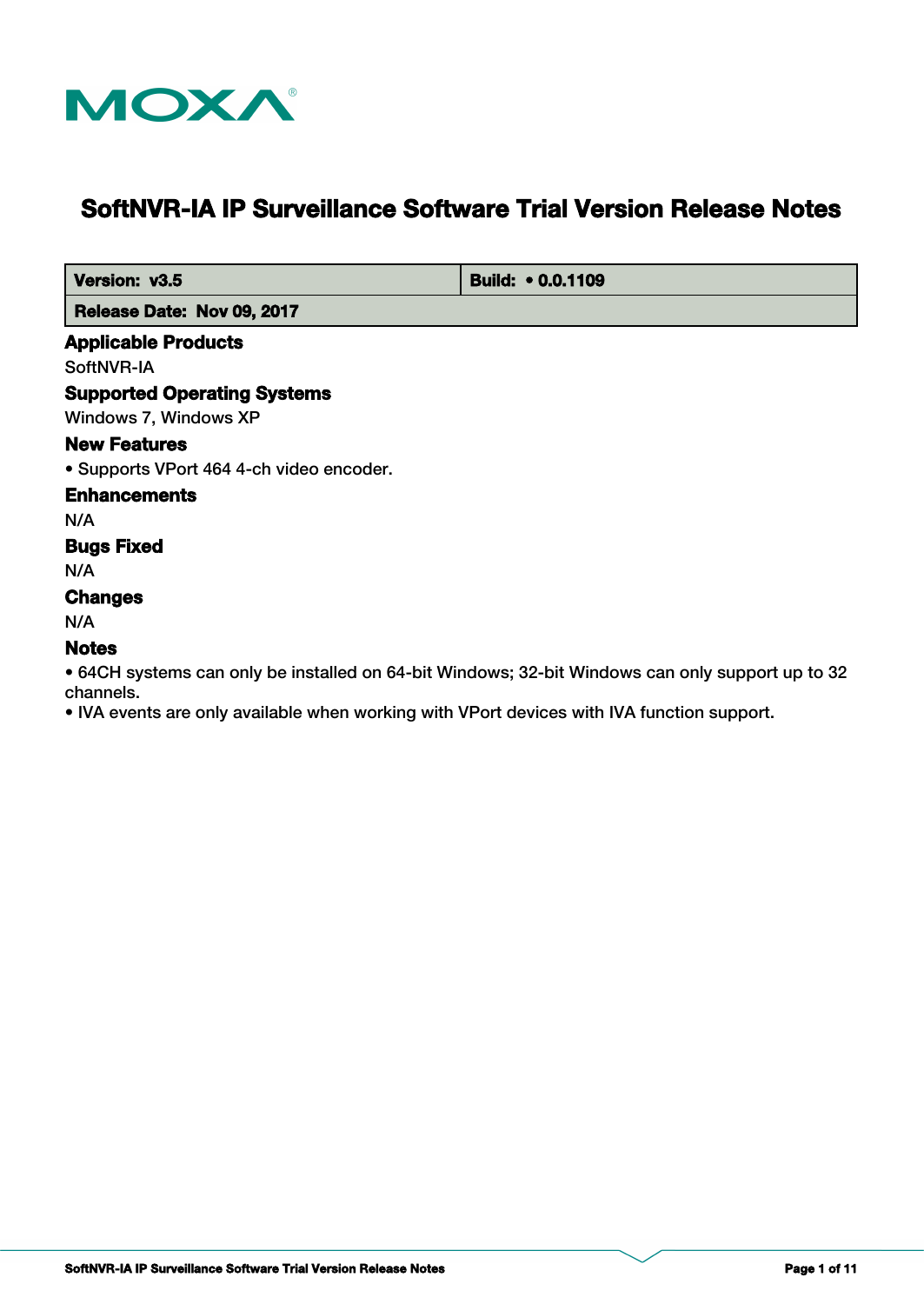

 **Version: v3.4 Build: • 0.0.0602** 

 **Release Date: N/A**

# **Applicable Products**

SoftNVR-IA

# **Supported Operating Systems**

Windows 7, Windows XP

#### **New Features**

• Added Relay Control in the right-click menu of DisplayUnit.

#### **Enhancements**

• Supports VPort 461A extra/custom PTZ commands.

#### **Bugs Fixed**

- Cybersecurity Issue ICS-VU-079819: DLL Planting Remote Code Execution Vulnerability.
- Used NSIS installer to fix a DLL remote code execution security issue.
- Stack overflow in NVRLV & NVRPB ActiveX control.

#### **Changes**

N/A

#### **Notes**

• 64CH systems can only be installed on 64-bit Windows; 32-bit Windows can only support up to 32 channels.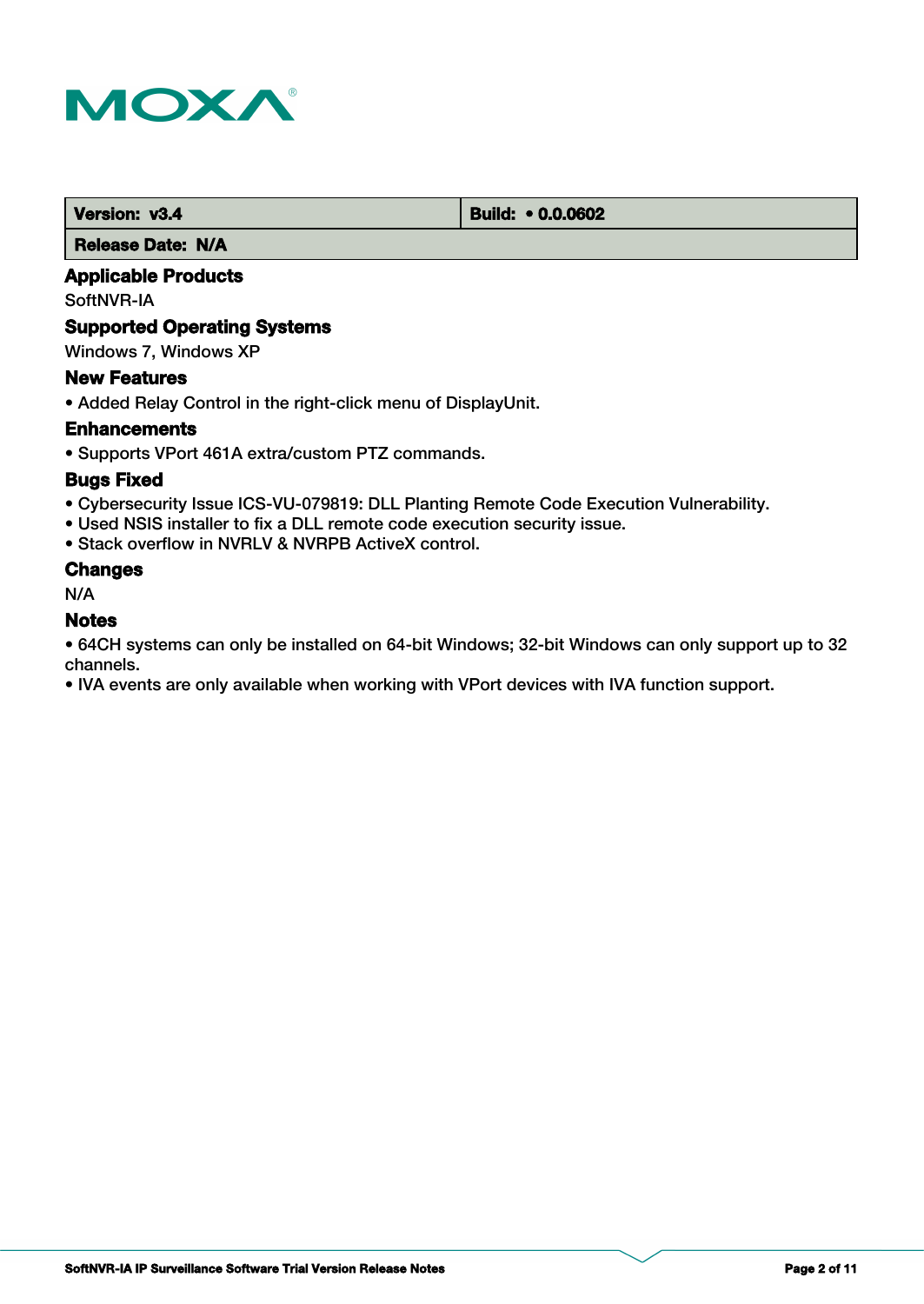

**Version: v3.3 Build: • 0.0.2324** 

 **Release Date: N/A**

# **Applicable Products**

SoftNVR-IA

#### **Supported Operating Systems**

Windows 7, Windows XP

#### **New Features**

- Supports VPort 36-2MP.
- Supports multiple network interfaces for discovering ONVIF devices.

# **Enhancements**

N/A

# **Bugs Fixed**

- Crash issue when doing PTZ patrol.
- Crash issue when adding presets to patrol list.
- Authentication would fail if the client sets up the time zone with daylight saving.
- VPort 461A Audio Post Digest authentication issue.

• Image retention when decoding I-Frame only in background and switching to an unauthorized device layout.

• Allowing the user to take snapshots in Remote LiveView when snapshot permission should be denied.

- Patrol group 1 information would be incorrect when clicking on a device for the first time.
- ONVIF PTZ control would be invalid for a long time.
- Decoding multi-channel would cause a crash.
- Timeout when getting device information.
- Record recycling would fail when doing playback.
- The system would crash when configuring image settings with dual monitors.
- The configuration resoloution would revert to the last frame in the Image Setting page.
- The VMD Alarm would be triggered in an MJPEG stream without an event actually happening.
- Recording would stop when mofifying the camera settings and clicking on the OK button.
- Crash issue when switching between minimized and maximized windows.

# **Changes**

N/A

#### **Notes**

N/A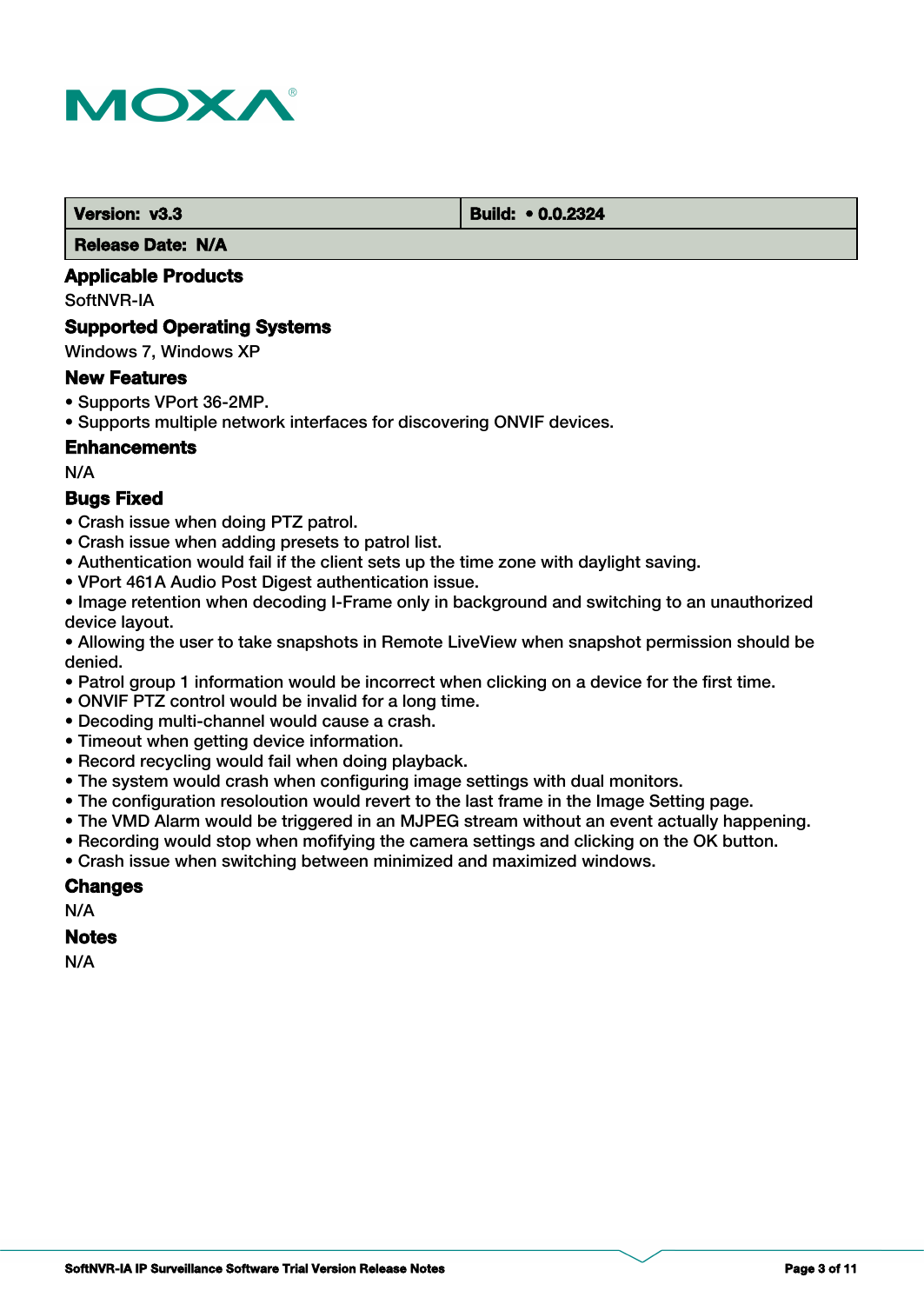

*Version: v3.3* Build: • 0.0.3122

 **Release Date: N/A**

# **Applicable Products**

SoftNVR-IA

#### **Supported Operating Systems**

Windows 7, Windows XP

#### **New Features**

• Supports VPort 66/VPort461A.

#### **Enhancements**

- Supports ONVIF authentication when client time is different than the server time.
- Supports HTTP digest authentication.

#### **Bugs Fixed**

- Crash issue when switching to the Event/Alarm tab.
- Fixed system information wording in CHT & CHS.
- Crashing when switching 461A & 461 in the "Configuration" dialog.
- Schedule bug when window item and text size is 125%.
- Issue of doing go preset and modify preset in the "PTZ patrol setting" dialog.
- Tamper events could not be triggered.

#### **Changes**

• Modified ONVIF device profile combo box contents, now just shows profiles with a valid video encoder.

#### **Notes**

• 64CH systems can only be installed on 64-bit Windows; 32-bit Windows can only support up to 32 channels.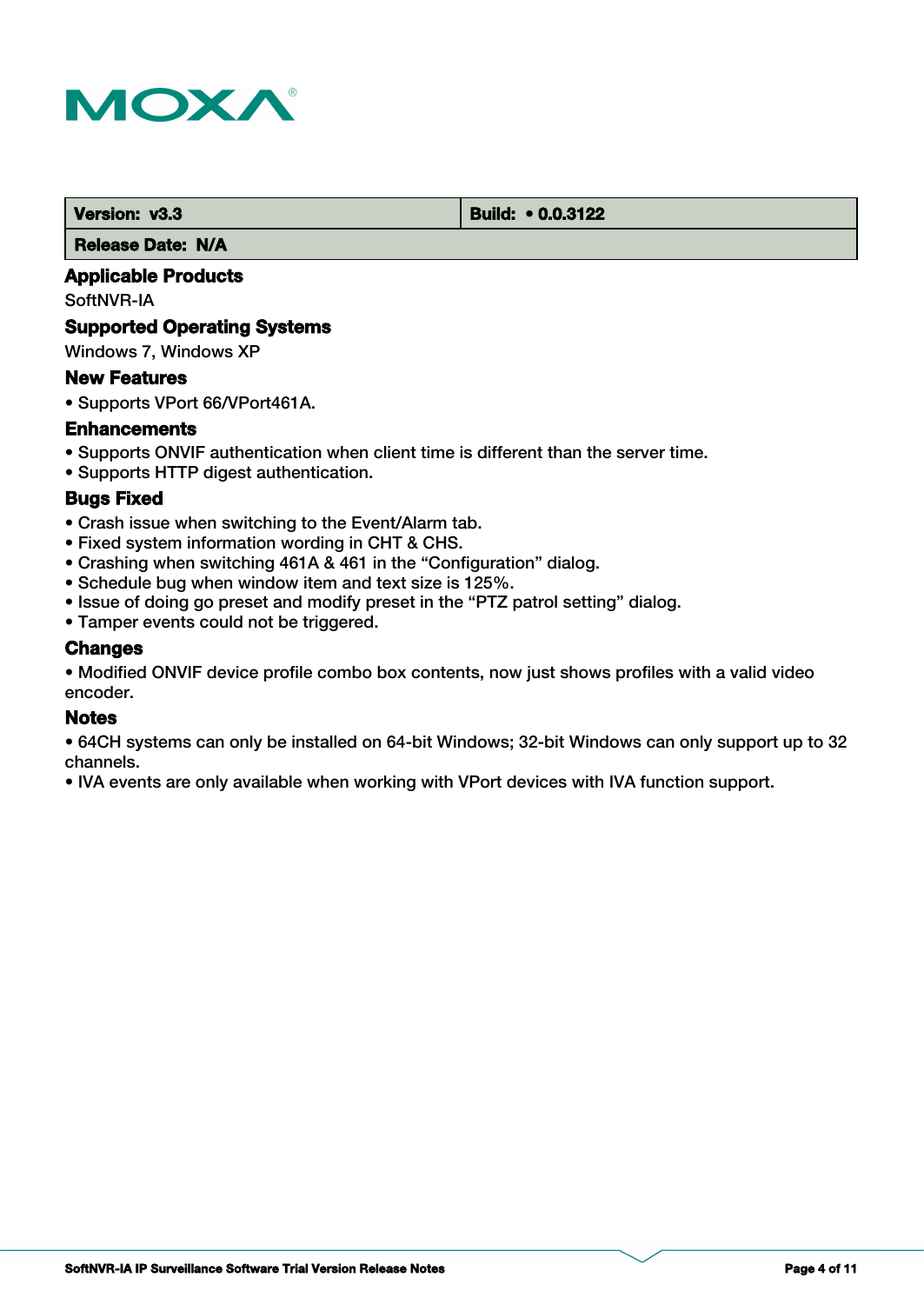

 **Version: v3.2 Build: • 0.1230** 

 **Release Date: N/A**

# **Applicable Products**

SoftNVR-IA

# **Supported Operating Systems**

Windows 7, Windows XP

#### **New Features**

- Supports digital zoom in and zoom out functions during video display.
- Video files can be merged when exporting recorded video.

# **Enhancements**

• Option for decoding lower FPS for background video.

# **Bugs Fixed**

N/A

# **Changes**

N/A

# **Notes**

• 64CH systems can only be installed on 64-bit Windows; 32-bit Windows can only support up to 32 channels.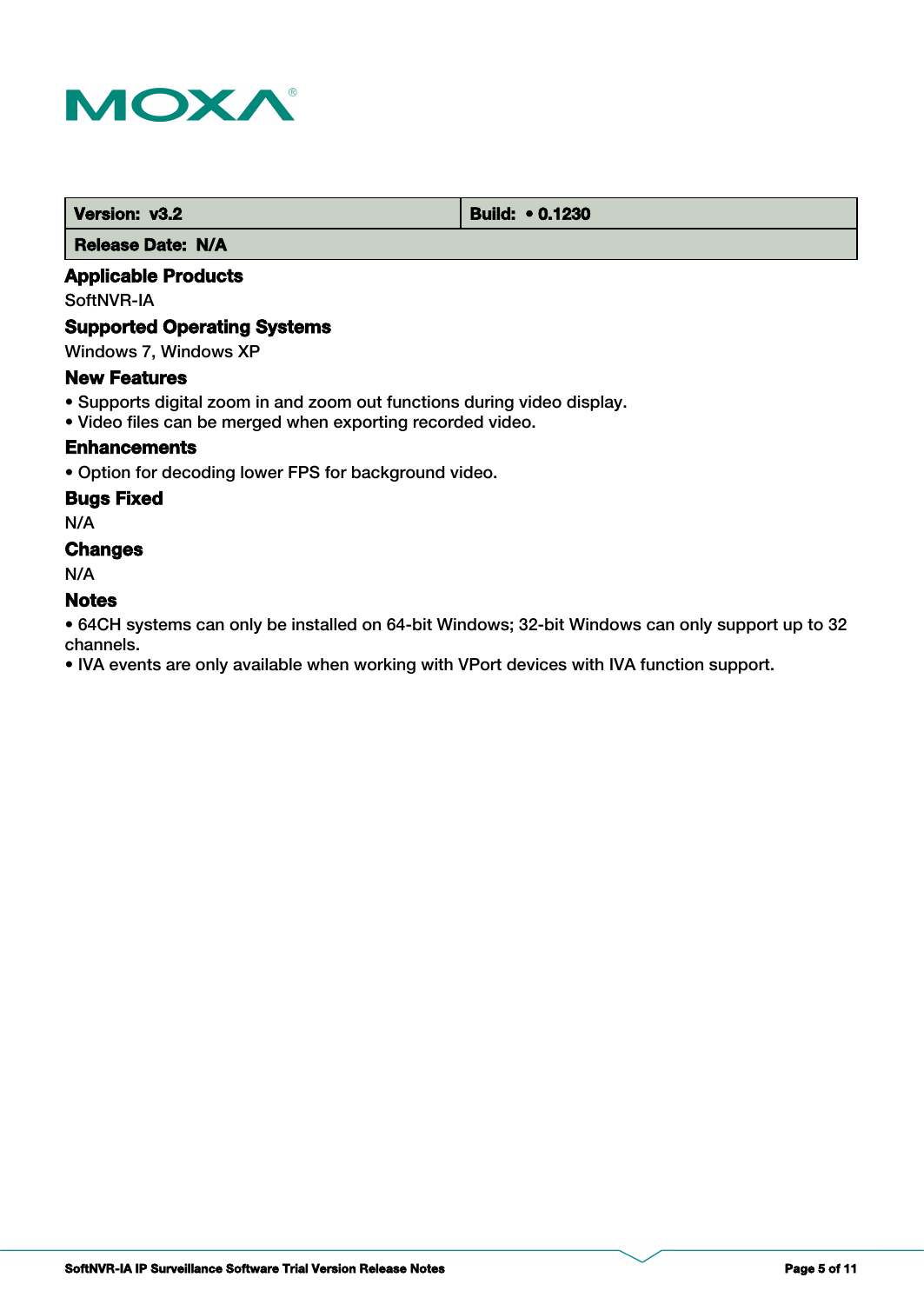

 **Version: v3.1 Build: N/A** 

 **Release Date: N/A**

# **Applicable Products**

SoftNVR-IA

# **Supported Operating Systems**

Windows 7, Windows XP

#### **New Features**

- Audio mute setting is now available in the general setting page.
- Audio from each channel can be now disabled/enabled separately.

#### **Enhancements**

- Enhanced protection for the video database critical section.
- Improved system stability when exiting SoftNVR-IA.
- ActiveX certificate was renewed.

# **Bugs Fixed**

N/A

#### **Changes**

N/A

#### **Notes**

• 64CH systems can only be installed on 64-bit Windows; 32-bit Windows can only support up to 32 channels.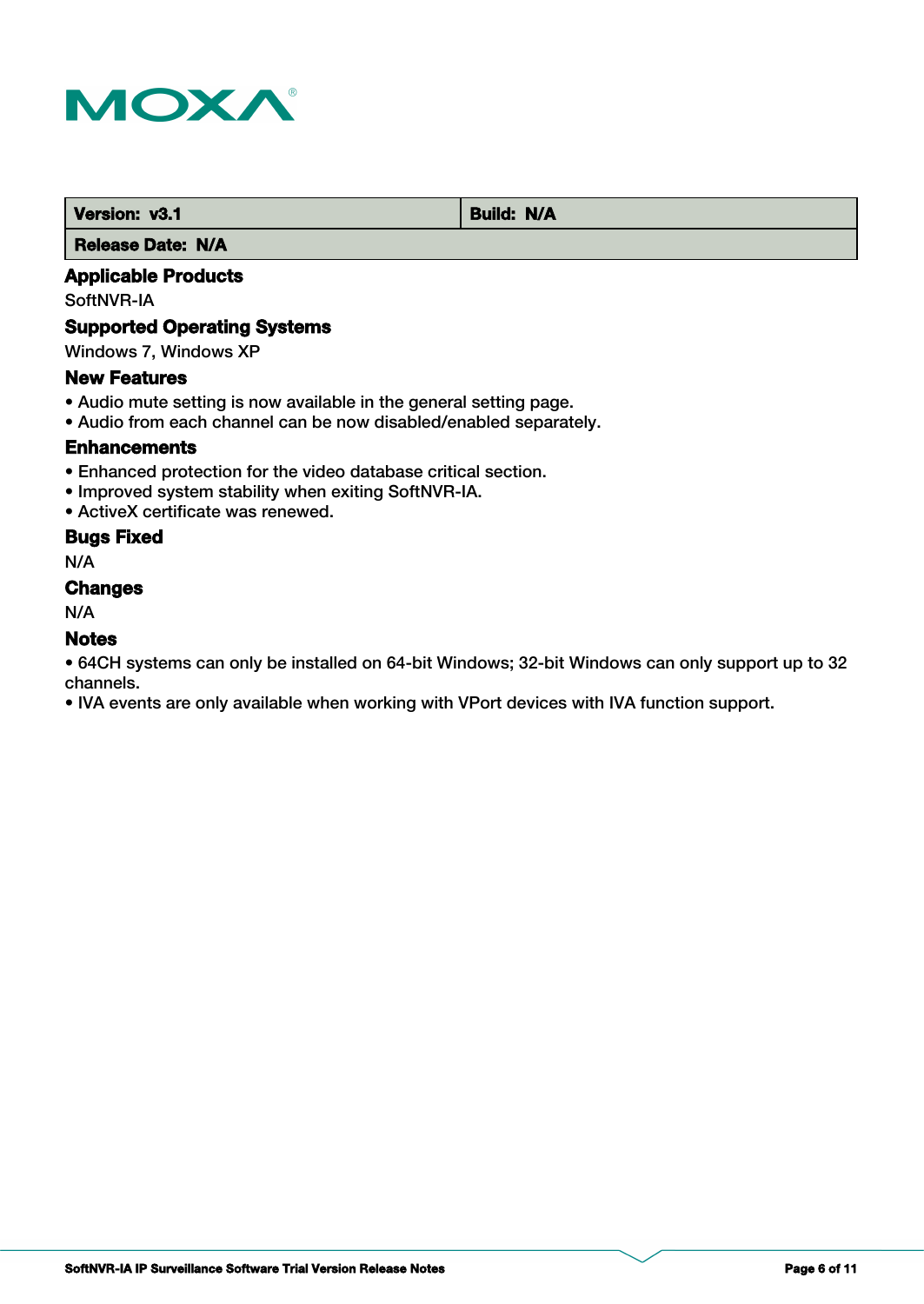

**Version: v3.0** Build: N/A

 **Release Date: N/A**

# **Applicable Products**

SoftNVR-IA

#### **Supported Operating Systems**

Windows 7, Windows XP

#### **New Features**

- Supports up to 64 channels of VPort devices in one server (check limitation 1).
- Live monitoring of up to 64 channels at the same time.
- Added support for 5 IVA event types when using VPort devices with IVA functions: Camera Tamper,
- Detection Line, Detection Zone, Missing Object, Unattended Object.
- Supports VPort 36-1MP digital PTZ configuration and operation.
- System configuration file save/load for efficient server setup.
- Supports ROI configuration for VPort devices.
- Trial version can now function without a time limit with up to 4CH support.

#### **Enhancements**

- Right clicking on alarm history will enter the alarm search page.
- Fixed display issues when the Windows taskbar is on the top of the screen.
- Users can now search the alarm log by time/event type/channel.
- Rotation and PTZ control functions are now available on a 2nd monitor in dual monitor mode.

#### **Bugs Fixed**

N/A

#### **Changes**

N/A

# **Notes**

• 64CH systems can only be installed on 64-bit Windows; 32-bit Windows can only support up to 32 channels.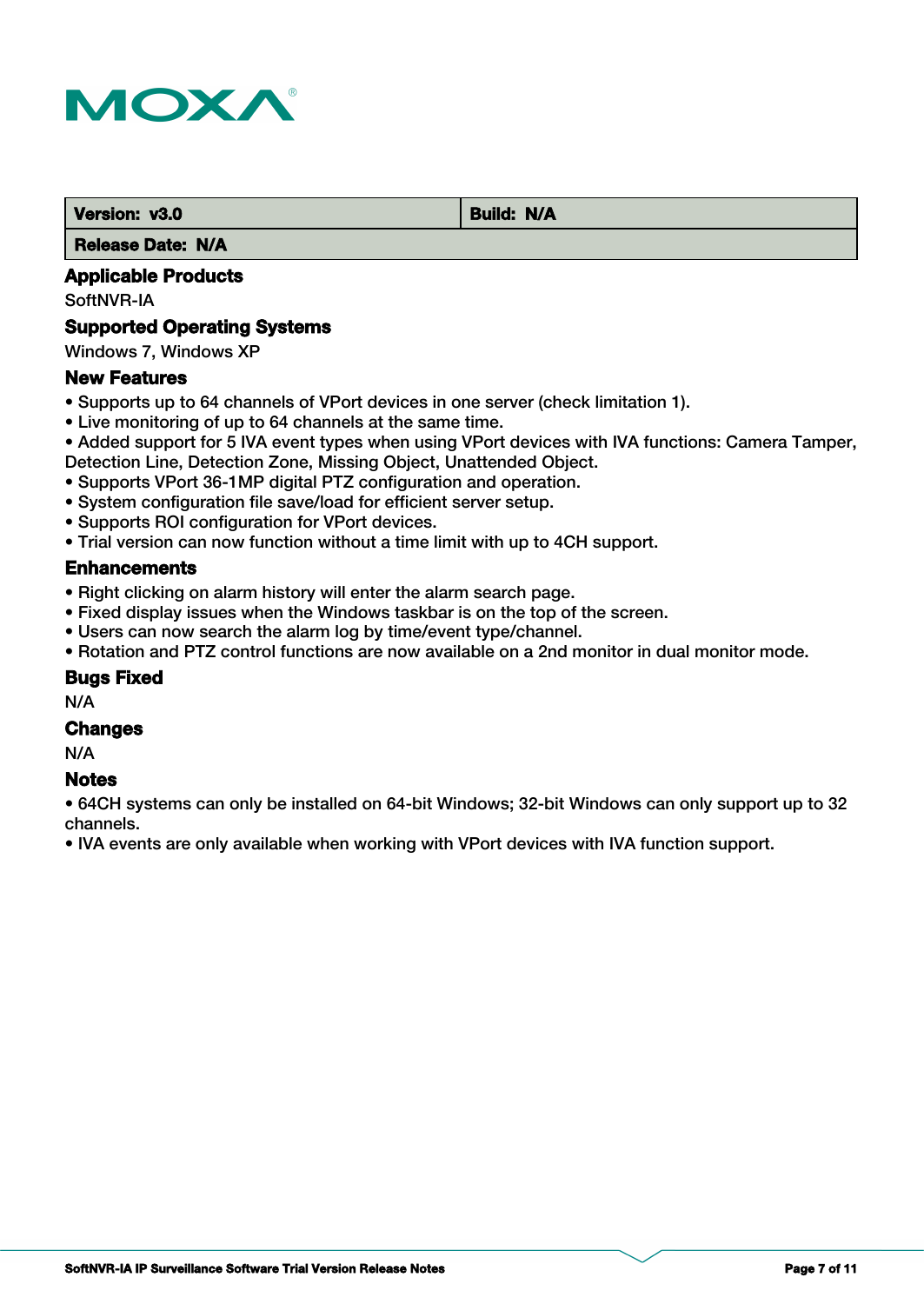

| Version: v2.1                      | <b>Build: N/A</b> |
|------------------------------------|-------------------|
| <b>Release Date: N/A</b>           |                   |
| <b>Applicable Products</b>         |                   |
| SoftNVR-IA                         |                   |
| <b>Supported Operating Systems</b> |                   |
| Windows 7, Windows XP              |                   |
| <b>New Features</b>                |                   |
| • PTZ patrol.                      |                   |
| <b>Enhancements</b>                |                   |
| N/A                                |                   |
| <b>Bugs Fixed</b>                  |                   |
| N/A                                |                   |
| <b>Changes</b>                     |                   |
| N/A                                |                   |
| <b>Notes</b>                       |                   |
| N/A                                |                   |
|                                    |                   |

**SoftNVR-IA IP Surveillance Software Trial Version Release Notes Page 8 of 11**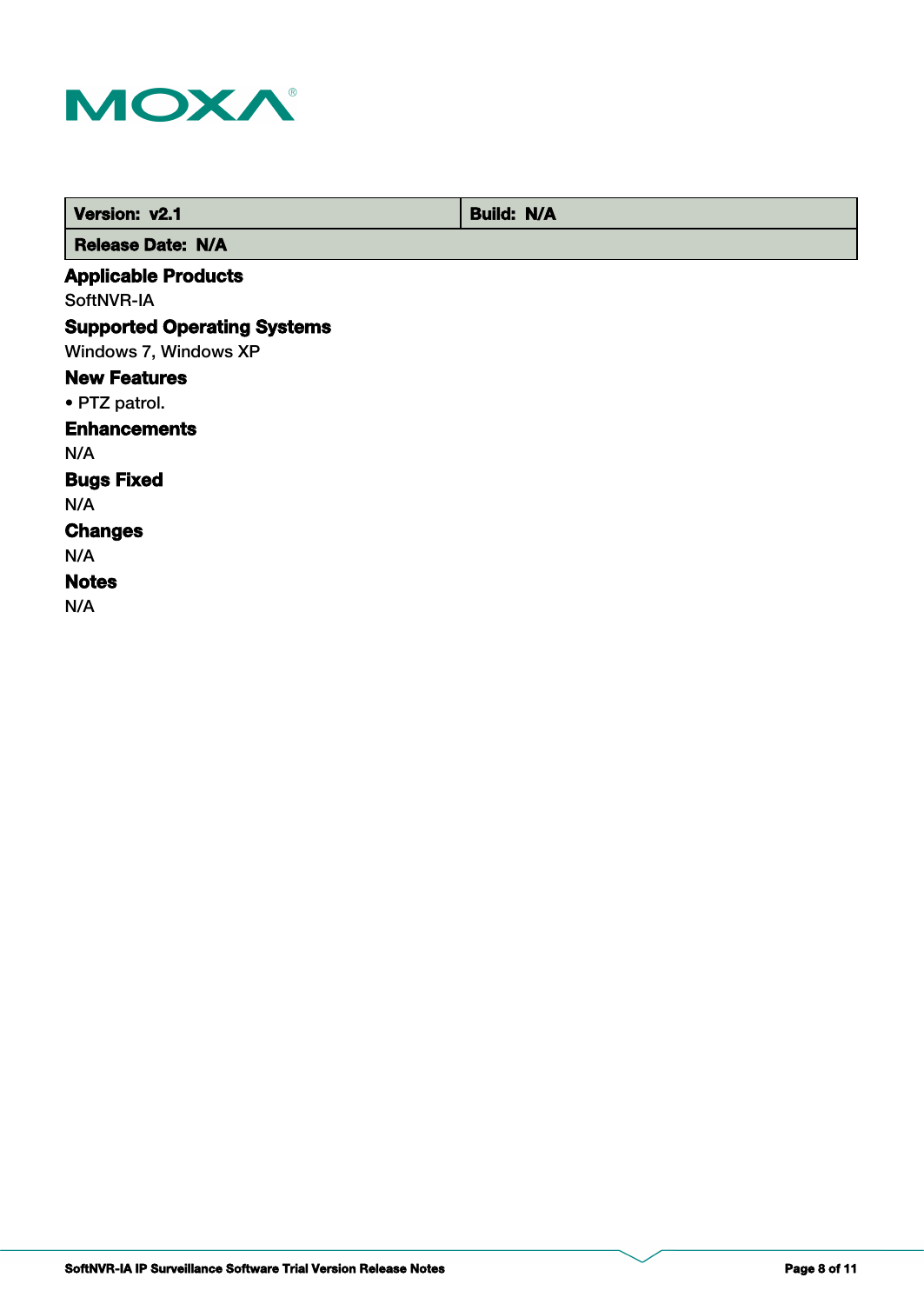

**Version: v2.0** Build: N/A

 **Release Date: N/A**

# **Applicable Products**

SoftNVR-IA

# **Supported Operating Systems**

Windows 7, Windows XP

### **New Features**

- Remote Access (Live view and playback): VMD.
- Supports VPort 16-M12, VPort 364.

#### **Enhancements**

N/A

# **Bugs Fixed**

N/A

#### **Changes**

N/A

#### **Notes**

N/A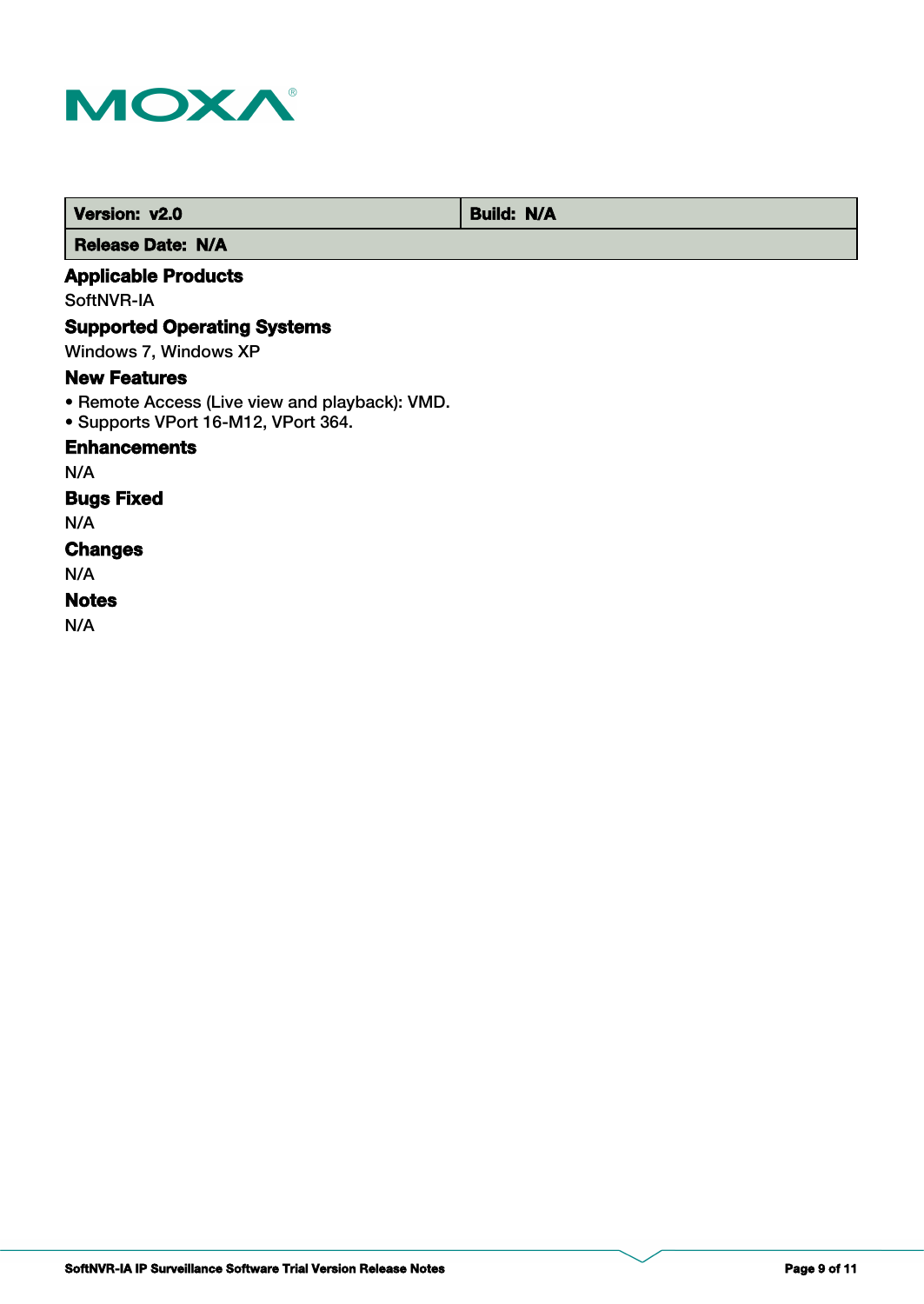

 **Version: v1.1 Build: N/A** 

 **Release Date: N/A**

# **Applicable Products**

SoftNVR-IA

# **Supported Operating Systems**

Windows 7, Windows XP

#### **New Features**

• Added new features: eMap, User Managment, Login, Logout, Audio record support, I-frame decode only, Event Description on Playback Timeline.

- Supports Windows Vista, Windows 7.
- Supports VPort 451, VPM-7304.
- Added language support: Traditional Chinese, Simplified Chinese, Japanese.

### **Enhancements**

N/A

# **Bugs Fixed**

N/A

# **Changes**

N/A

# **Notes**

N/A